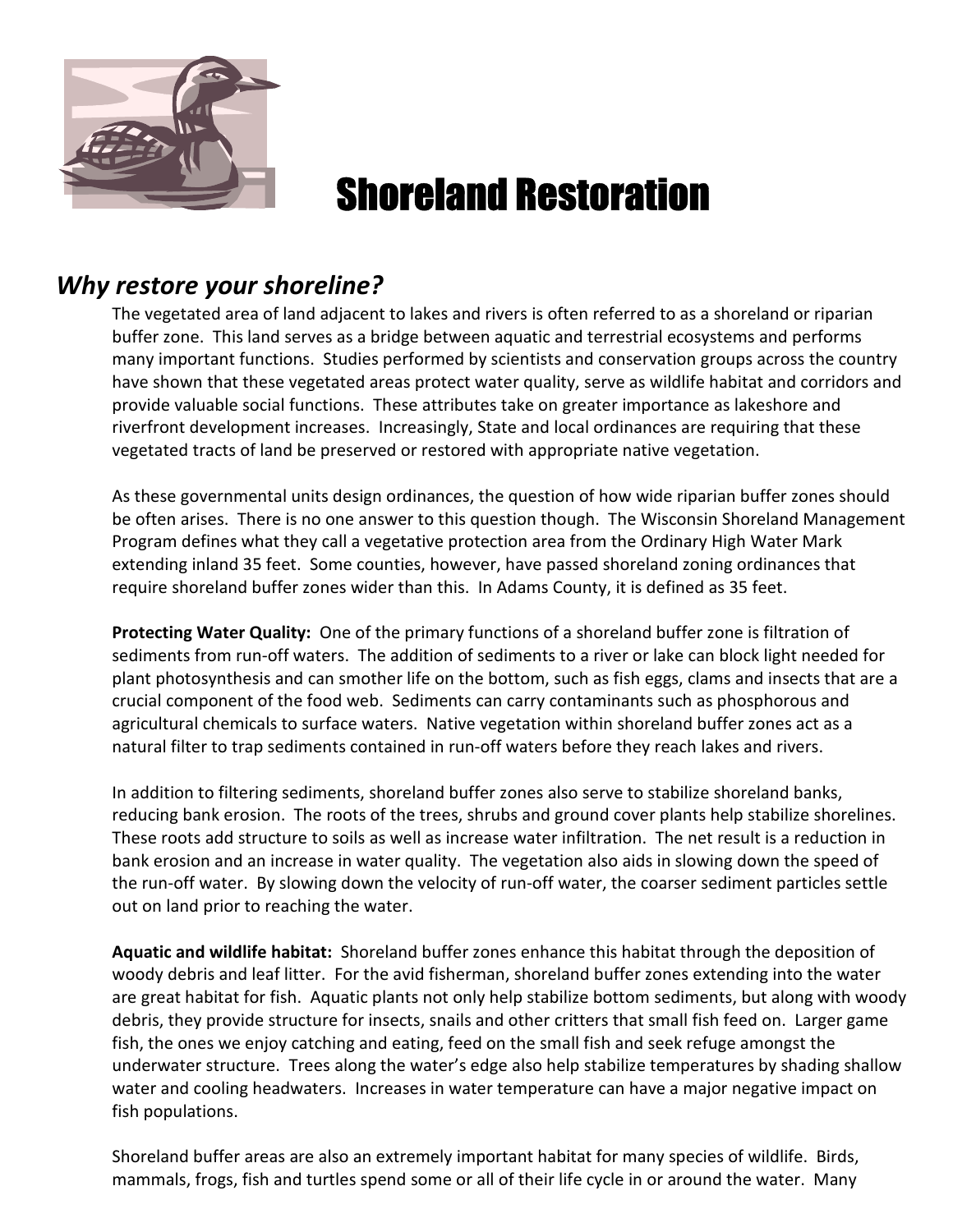species depend on this habitat for breeding, foraging, hunting, fishing and other essential uses. Trees and shrubs along the shoreline are important feeding, nesting and perching areas for songbirds. Standing dead trees, or snags, also provide habitat for those species that use cavities for nesting, such as the woodpeckers, black-capped chickadees, nuthatches, wood ducks, mergansers, tree swallows and saw-whet owls. Fallen tree branches and logs provide habitat for fish, turtles and numerous other critters.

**Social values:** Shoreland buffer zones also serve several important cultural functions. These areas enhance the aesthetics of the lake environment by providing the natural appearance of lakeshores. Survey after survey shows that aesthetics rank as one of the top reasons people come to live and visit the northwoods region of Wisconsin. Shoreland buffer zones also provide visual and acoustic privacy for homeowners from other neighbors and from lake users. The vegetation screens noise from watercraft engines, lawn mowers, music and conversations. As a result, homeowners gain privacy from neighbors and lake users and lake users are able to enjoy the natural sites they desire to see.

## *WHAT CAN I DO?*

**Where to start:** It is important to recognize that re-planting of a shoreland area is only necessary if native plants have been depleted or bare soils are exposed. If you are developing or building on a lot that has not yet been cleared, consider making the smallest possible footprint on the landscape. This can be done by minimizing the size of the area to be cleared, using green building techniques and by removing only single trees or branches to allow views of the lake. If native plants are missing from your shoreland, you can begin to restore your shoreland or portions of it by planting appropriate native species for your particular site.

## **Strategies for Restoration:**

*Passive Restoration:* The easiest approach to restoring your shoreland is the "no-mow" approach. Simply allow the existing plants to grow in a strip along the shore. Seeds of native plants often lie dormant in the soil for years. By not mowing, you allow these seeds to germinate and grow. Removal of undesirable, aggressive plants in this zone will speed the process. A list of non-native invasive species is available in this site. Plants growing in this undisturbed buffer area will trap nutrients and other run-off from the upland and provide wildlife habitat.

*Active Restoration:* the second strategy for promoting a native shoreland buffer strip is to actively plant species that are appropriate to one's particular shoreland site. Prior to planting, it is important to consider the following general steps. These will guide you through the planning phase and into planting and maintenance.

# *Before you break ground:*

*Examine existing conditions:* This task involves examining your shoreland buffer area not only to map its current condition, but also with an eye to its future condition. Do you have any signs of erosion? Where are your house, pier and other structures located? Where are the existing trees, shrubs and other native plants? Where is the view you enjoy? Where is your access to the lake? These topics are addressed in detail, below.

- 1. Surface water run-off and discharge from gutters can carry soil particles (sediment) into the lake, uproot plants and destroy wildlife habitat.
	- Are any areas eroding or forming gullies in the buffer zone?
	- Are areas below gutters or downspouts showing signs of erosion?
	- Can you divert run-off into vegetation so that it seeps into the ground instead of running directly into the lake?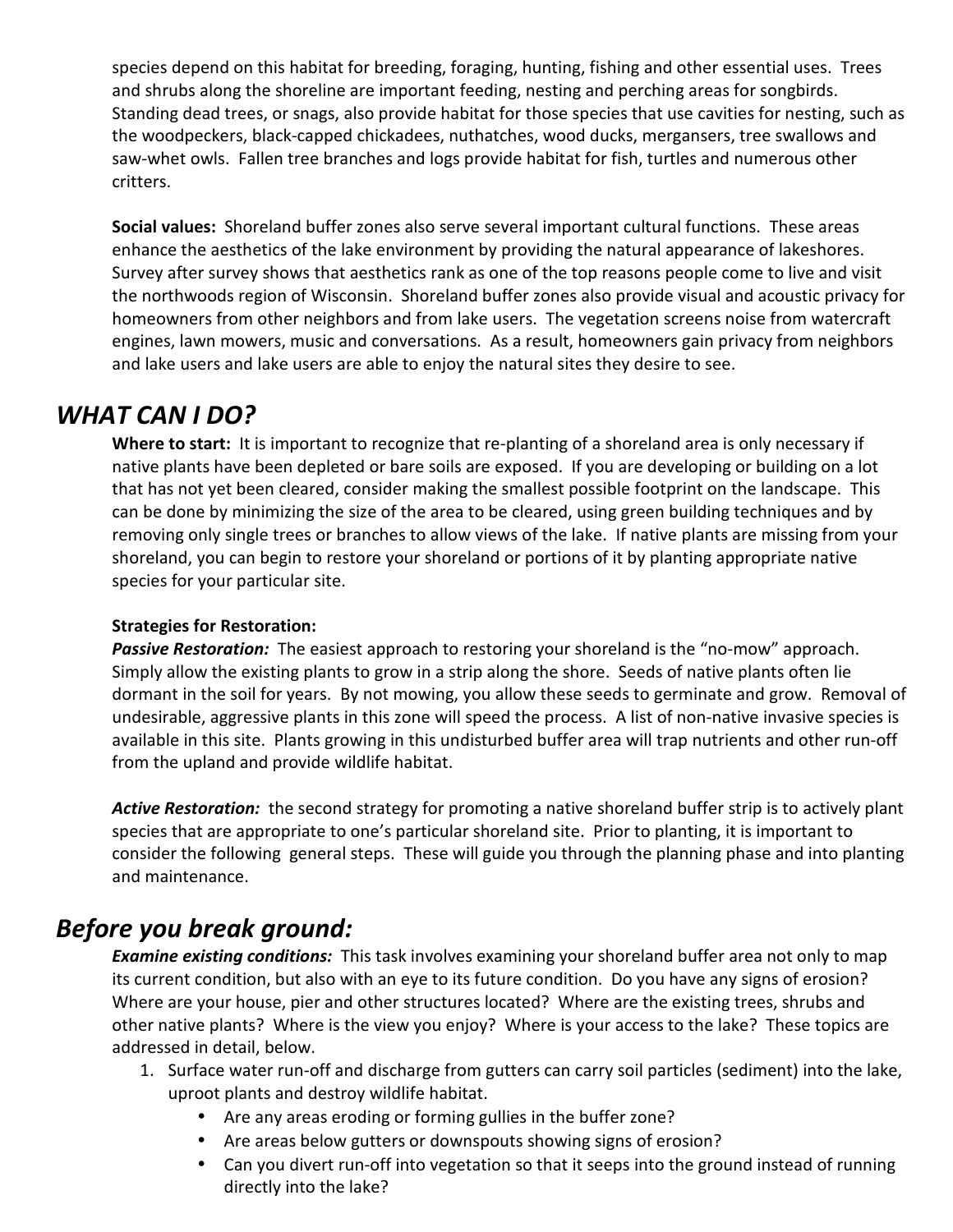- 2. Plants that overhang the shoreline provide wildlife habitat and help moderate shallow water temperatures. Coarse woody debris (dead branches and logs) provide habitat for wildlife and can help divert run-off.
	- Do any shrubs or trees overhang the shoreline? Is coarse woody debris present on the shore or in the water?
- 3. Curving a path to the lakeshore increases the chance that surface water run-off will be intercepted and will percolate into the ground before it reaches the lake. This is particularly important on shores that slope to the lake. The path should be made of material(s) that allow rain and run-off to seep into the ground.
	- If the existing path is straight, can it be laid out in a curve to intercept run-off?
	- If the path's surface is made of impervious material, such as concrete or black-top, can it be changed to a surface such as gravel or woodchips that will allow rain and run-off to seep into the ground?
- 4. Existing native trees and shrubs in the buffer area can frame your view of the water. They will also screen the view of structures on your land when your property is seen from the lake. This will give you a sense of privacy and help your property blend in with the natural shoreline.
	- Where is your view of the lake?
	- Can you prune a few limbs from existing trees to frame your view, rather than cutting down trees or shrubs?
	- Can the access path also serve as the view of the water?
- 5. This is a good time to look critically at the number and position of structures within the shoreland buffer and make necessary changes.
	- Do structures along the shoreline and within the buffer meet current zoning regulations?
	- Can you move structures within the buffer to other areas of your property to restore a more natural shoreland view from the lake and conform to zoning regulations?
	- Where do you want to locate the pier?

*Preparing a site plan:* Keeping in mind the ordinances that regulate shoreland buffer areas, the location of existing native plants and identifying the site conditions you would like to change, you are now ready to plan your shoreland restoration design!

*Concept Design:* Sketch out the shoreland buffer area on paper. Include the house and any other structures; current view of the lake and lake access; existing native trees, shrubs, downed limbs, logs and snags; area(s) of bare ground and/or erosion; location of the pier and area(s) where non-native vegetation will be removed prior to restoration.

### *Determine Site Type/Choose Plants:*

- Select native plantings that add a variety of vertical structure from low ground cover plants to shrubs and trees. All of these forest layers are extremely important for wildlife and for protecting water quality. Of course, it takes time for trees to reach sub-canopy or canopy height, but you can plan for the future now by incorporating them into your design.
- Include some pieces of coarse woody debris to add variety in landscape aesthetics and for wildlife habitat.
- Shape the access path to the lake in a curved design and cover it with material that will intercept and percolate run-off water, such as gravel or wood chips.
- Re-locate structures from the buffer area to enhance your efforts and meet current zoning codes.
- Control erosion directly into the lake and retain soils from burying desirable vegetation. A variety of options are available for use in different locations. Logs,